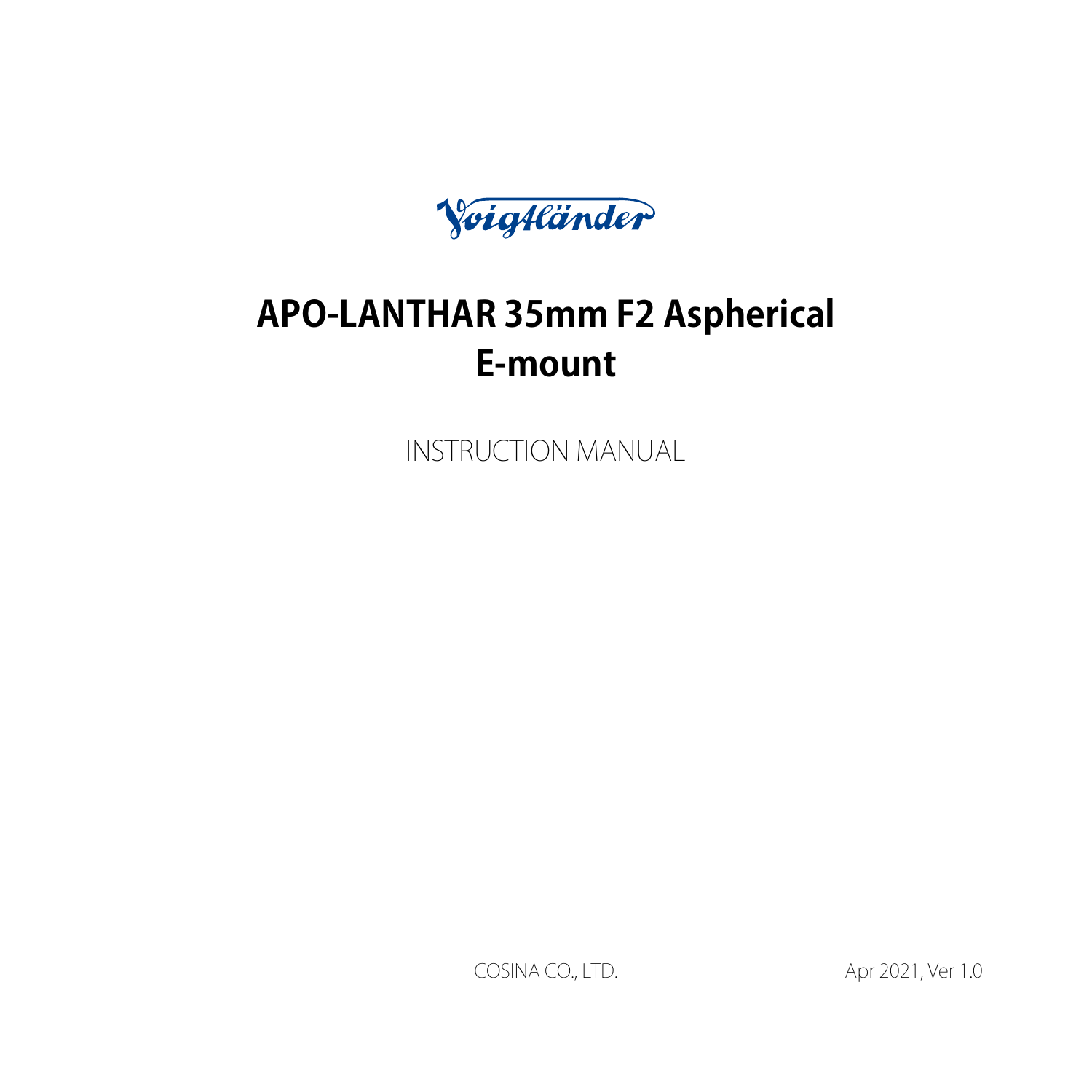Voigtländer E-mount-lenses are designed for use on E-mount-camera bodies. The Lens covers the full frame format. They are manually controlled lenses so the user sets focus and aperture - the built-in CPU data, Depending on the specification of the camera it willl also give data will transmit the information to the camera body to give the user Exiffor Auto-lens-correction, 5 axis-Image Stabilization as well as Manual-<br>Focus Assist.

Aperture selection is in 1/3 stop increments.

# Features of Voigtländer E-mount lens

- Built-in CPU
- Covers Full Frame in F-mount-camera bodies
- Lens Construction Design for Digital Sensors
- lall Metal Lens Barrel for long life
- Smooth Focus Ring for precise focusing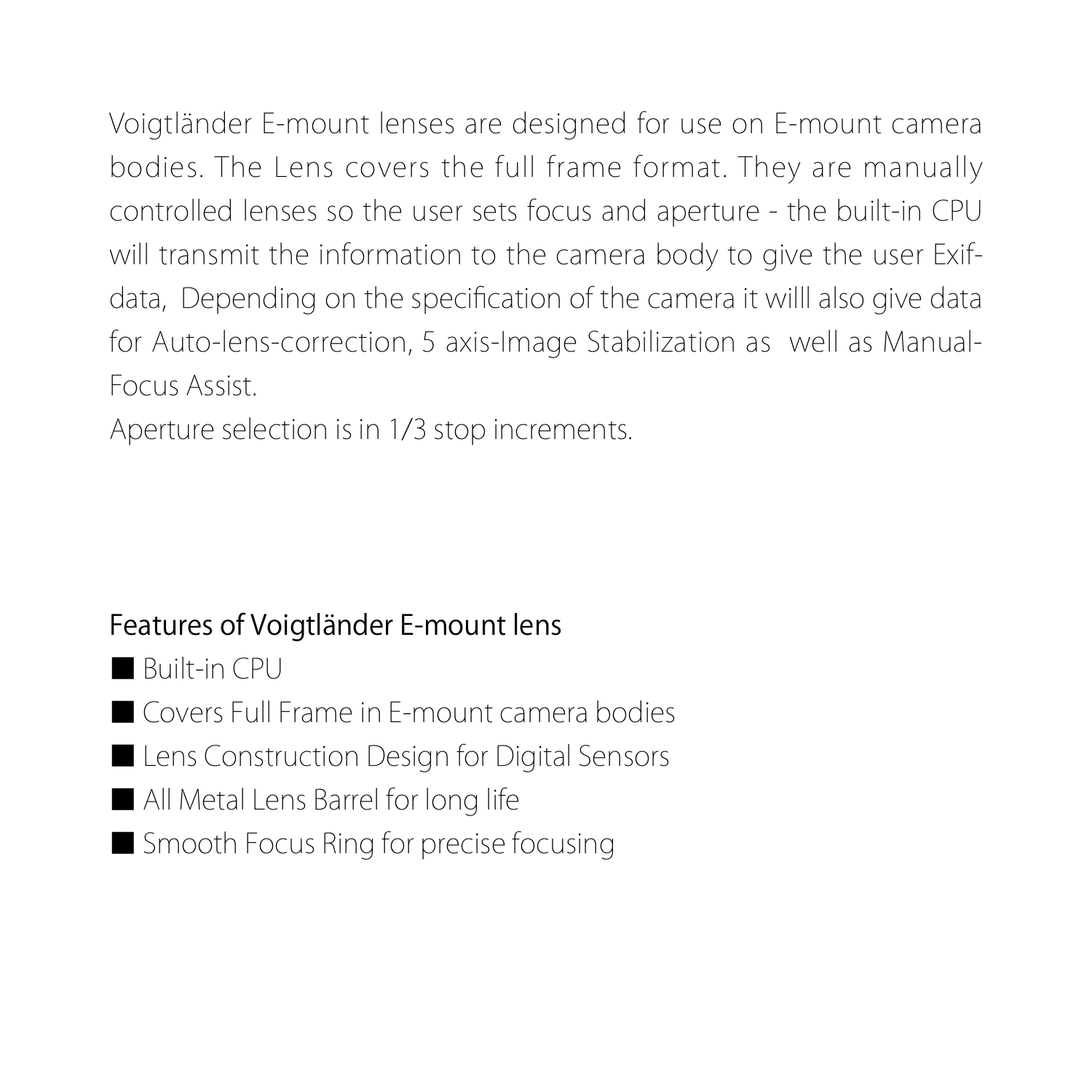# Tips for lens care and safety

l,

These tips are to protect the user from injury or damaging the lens.

| WARNING | If the user ignores this warning and uses the equipment the<br>wrong way, serious injuries and even death might be the<br>result.     |
|---------|---------------------------------------------------------------------------------------------------------------------------------------|
| CAUTION | If the user ignores this caution sign it might result in injuries<br>and damage the equipment.                                        |
| WARNING | Never look directly at the sun with a telephoto lens as this<br>can damage your eyes.                                                 |
| CAUTION | Keep the lens, camera and accessories out of reach of<br>children.                                                                    |
|         | Store the lens away from direct sunlight and always store<br>the lens with lens-cap on. Failure to do so can create a fire<br>hazard. |

Never touch the lens surface. In case it is dirty or dusty use commercial lens<br>cleaner or appropriate lens cleaning cloth.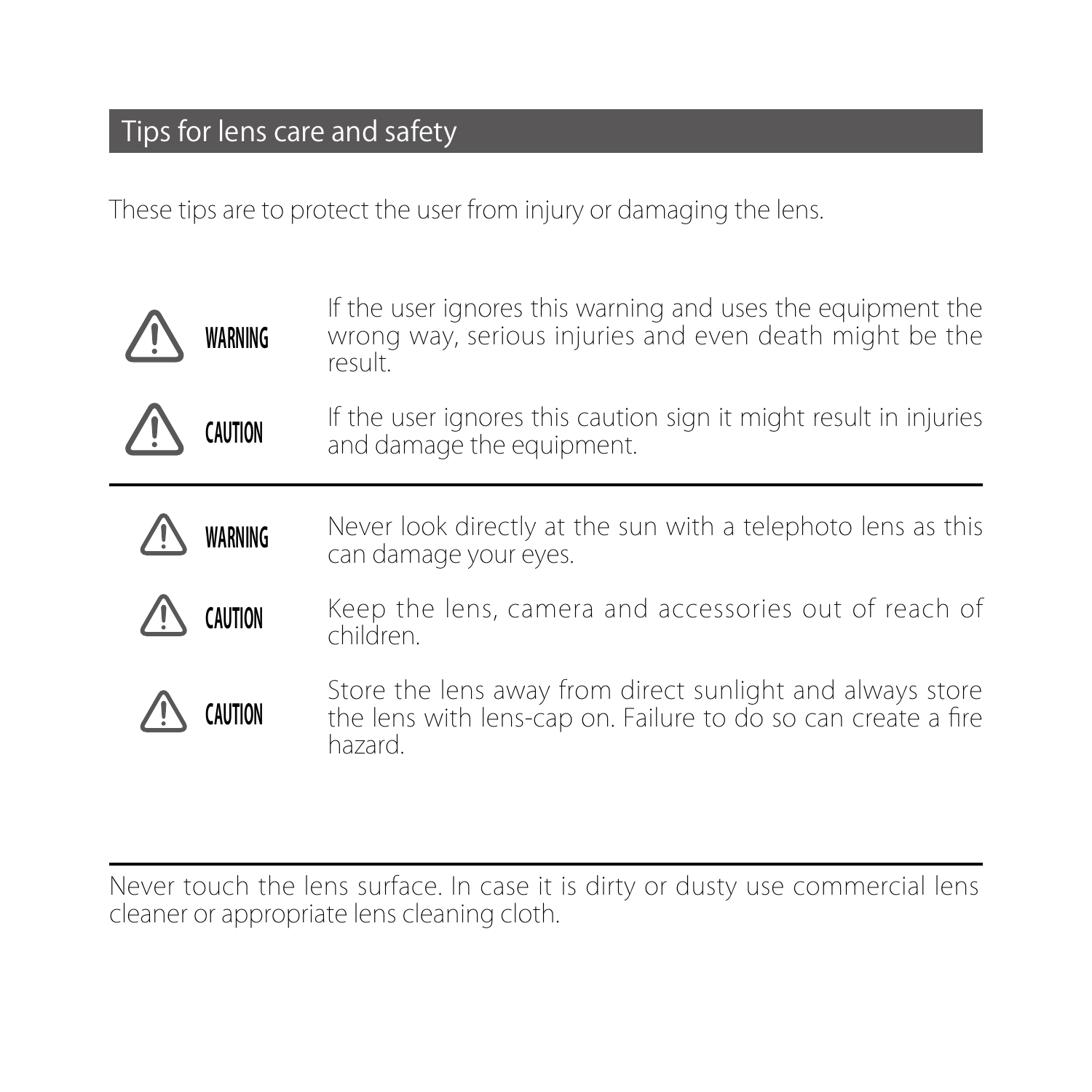- 
- 
- **Description of Parts**<br>
① Elens Hood<br>
② Filter Ring<br>
③ Aperture Control Ring<br>
③ Pocus Ring<br>
③ Distance Scale<br>
⑦ Mount Index<br>
③ Mount Lendex<br>
③ Moerture Index<br>
③ Moerture Index<br>
① Distance Index<br>
① Depth of Field Scale<br>
③ D
- 
- 
- 
- 
- 
- 
- 
- 
- 
- 

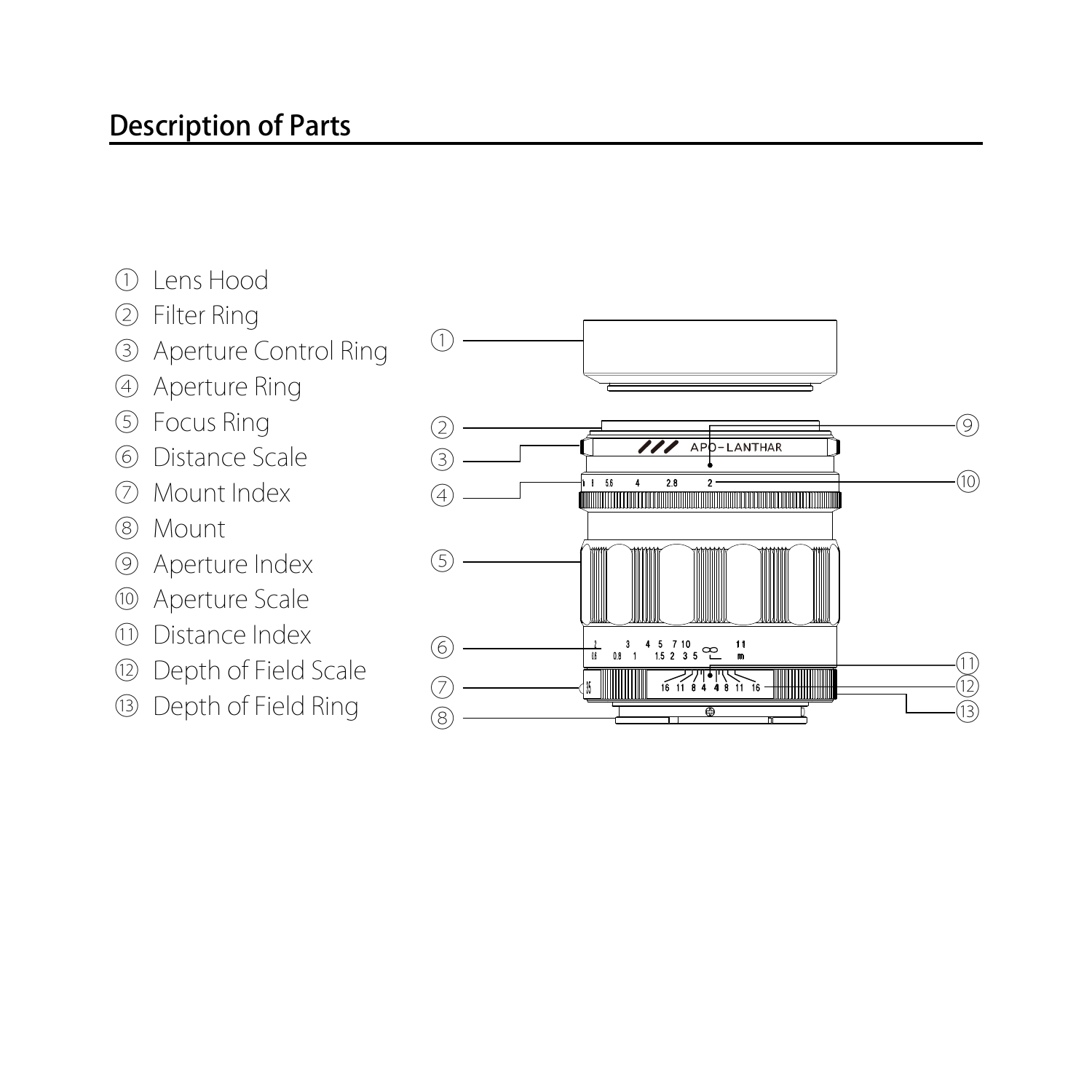# How to attach/detach the lens

Please refer to the instruction manual for your camera for how to attach or detach the lens to or from the camera mount

\* Please make sure to set the power of the camera to "OFF".

Please hold Depth of Field Ring <sup>®</sup> to attach/detach the lens. To attach/detach the lens while holding other parts of the lens barrel can damage the lens.

# ● Attaching Lens Hood

Screw the Lens Hood (1) to the front of the lens. If the hood is difficult to unscrew, trying to unscrew it with too much force may make the hood warp and then the situation will be worse. Please only slightly press the rim of the hood towards the lens when you turn it.



# ● Attaching Filter

- 1. Screw the filter (Ø49mm) to the front of the lens
- 2. Screw the Lens Hood  $\odot$  into the thread of the filter when using the Lens Hood  $\Omega$  together with the filter.
	- \* Do not screw the filter into the thread of the Lens Hood  $\Omega$  . This may cause vignetting.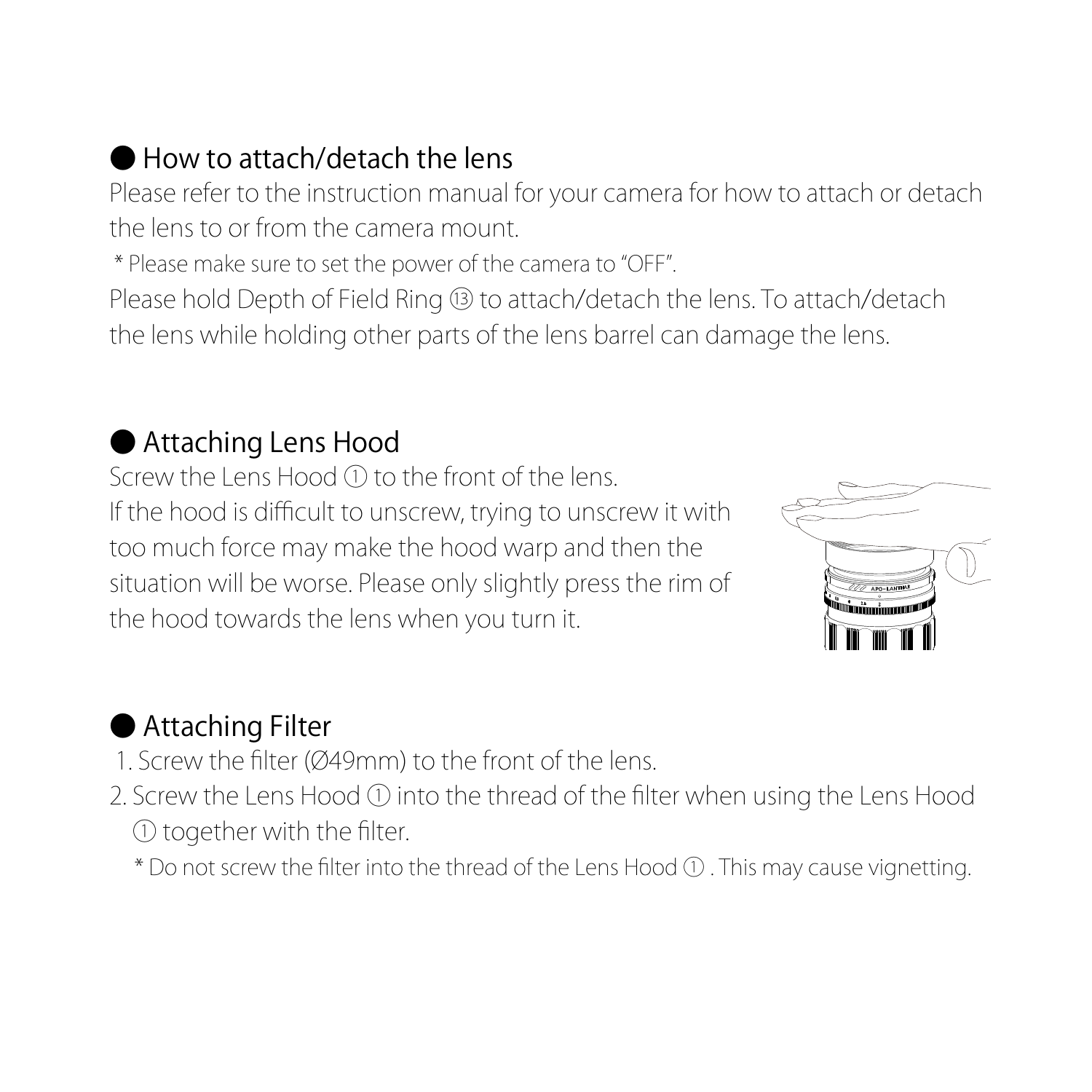# ● Selective Aperture Control System

You may choose two modes – with or without Click Stops - on the Aperture Control Rina.

- 1. Push the Aperture Control Ring 3 towards the Aperture Ring 4.
- 2. Turn the Aperture Control Ring 3 180 degrees.
- 3. Make sure to align the 2 indexes  $\circledR$  and  $\circledR$ .
	- \* If the white mark on the Aperture Control Ring 3 is in line with the indexes, the lens is in Click Stop-mode. The yellow mark indicates the clickless-mode.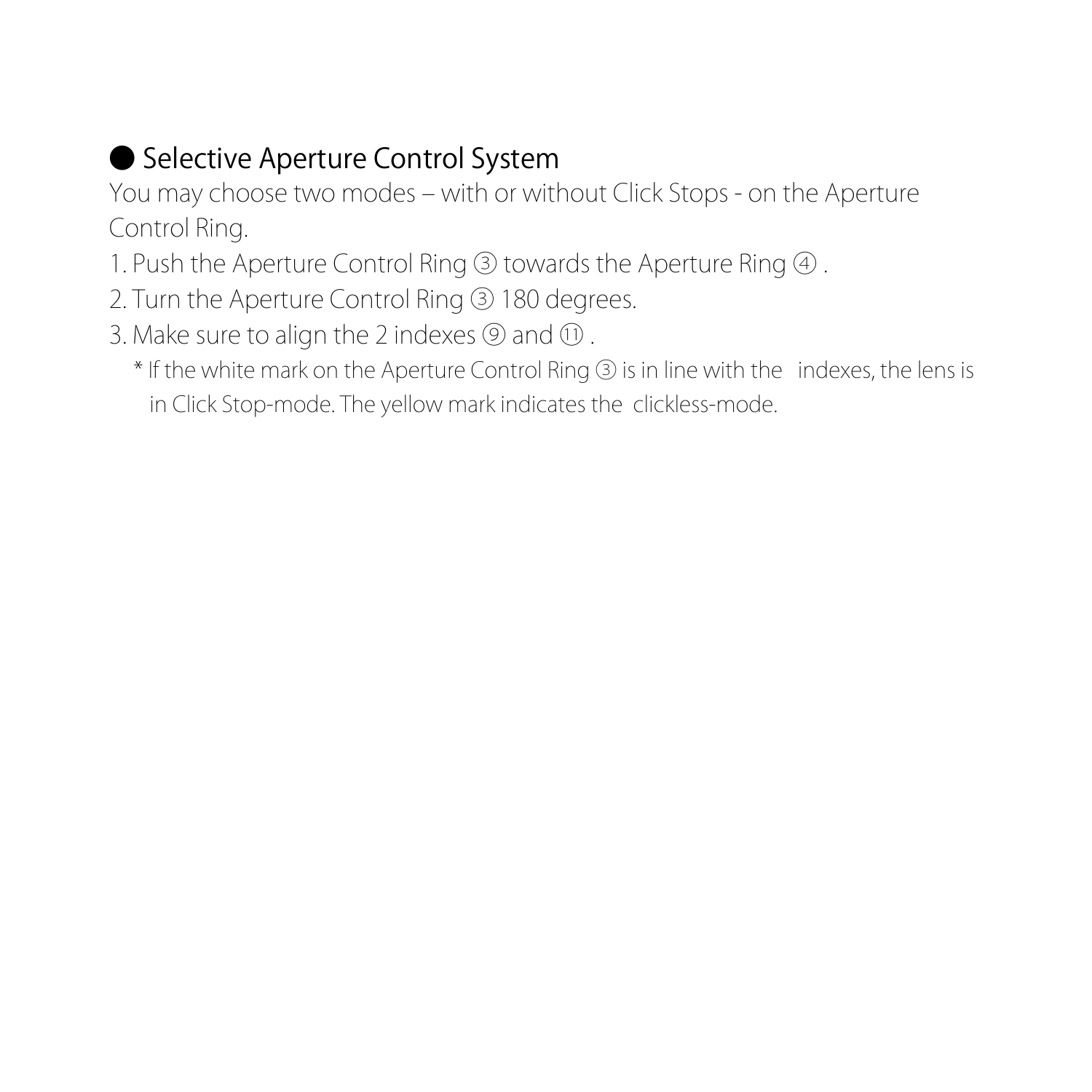#### How CPU/Contact works

### 1. Exif Data

.<br>Picture can store the Exif data of lens

|                  | (For example, if you use Voigtländer 35mm F2 E-mount)                           |
|------------------|---------------------------------------------------------------------------------|
| Lens             | Voigtlander APO-LANTHAR 35mm<br>F <sub>2</sub> Aspherical                       |
|                  | * Description may be changed depending<br>on camera's firmware version or other |
|                  | factors.                                                                        |
| Focal length     | 35mm                                                                            |
| Maximum Aperture | F <sub>2</sub>                                                                  |
| Aperture         | The aperture value you used to take<br>the picture                              |

\* Some camera bodies can not transmit data correctly.

#### 2. Lens Correction Data

The lens stores the data for lens correction. You can set Auto Lens Correction on camera bodies:

| Fall off                    | Auto / Off |
|-----------------------------|------------|
| <b>Chromatic Aberration</b> | Auto / Off |
| Distortion                  | Auto / Off |

\* On some camera bodies, you can not choose Auto Lens Correction Mode. In that case, a setting depends on the camera.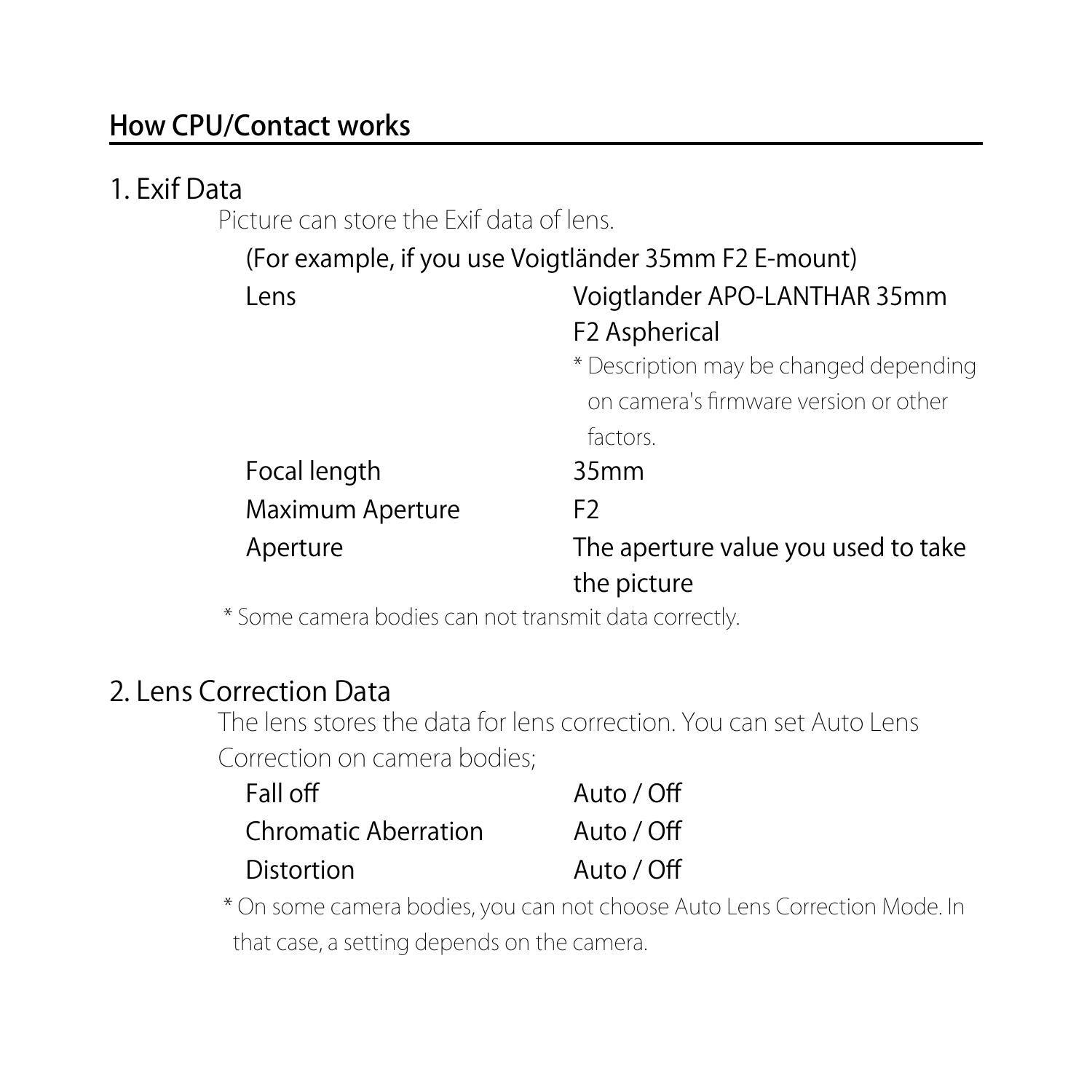#### Assist Focus Manual 3.

Magnified Live View Image will be seen on the camera's LCD screen when the camera detects the Focus Ring rotation. You can choose duration of the mode by MENU of camera body. Please refer to the instruction manual of your camera.

\* On some camera bodies, you can not use this function

\* Please set "MF Mode" to use this function

#### 4. Focus Distance Setting

Eocus Distance Setting Indication can be seen on the camera's LCD display when the Focus Ring rotation is detected by the camera.

\* Please set "MF Mode" to use this function

\* On some camera bodies, you can not use this function.

#### 5.5-Axis Image Stabilization

The APO-LANTHAR 35mm F2 Aspherical E-mount lens is compatible with E-mount cameras with built-in multi-axis Image Stabilization.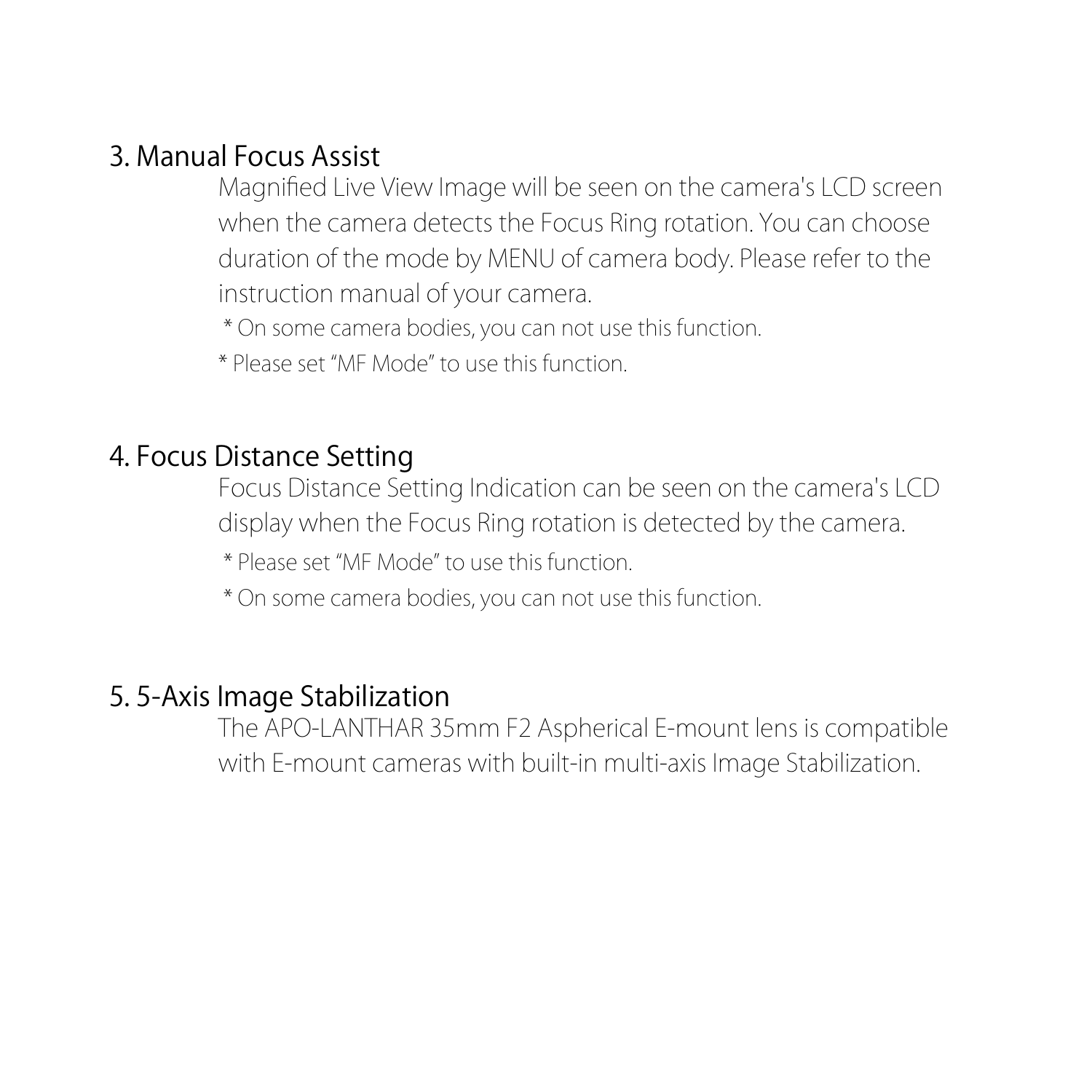# ● Specifications

| Product Name         | APO-LANTHAR 35mm F2 Aspherical                  |
|----------------------|-------------------------------------------------|
| Focal Length         | 35mm                                            |
| Maximum Aperture     | F <sub>2</sub>                                  |
| Minimum Aperture     | F16                                             |
| Lens Construction    | 9 groups 11 elements                            |
| Angle of View        | $622^\circ$                                     |
| Aperture Blade       | 12                                              |
| Minimum Focus        | 0.35m                                           |
| Macro Ratio          | 1:6.46                                          |
| <b>Filter Size</b>   | Ø49mm                                           |
| Maximum Diameter     | Approx. Ø62.6mm                                 |
| Length               | Approx. 67.3mm                                  |
| Weight               | Approx. 352g                                    |
| Mount                | F-mount                                         |
| Aperture Ring        | Available (Manual Setting)(1/3 stop increments) |
| Electric Contact     | Available                                       |
| Manual Focus Assist  | Available                                       |
| Exif Data            | Available                                       |
| Auto Lens Correction | Possible                                        |

\* Specification and information is subject to change without prior notice.